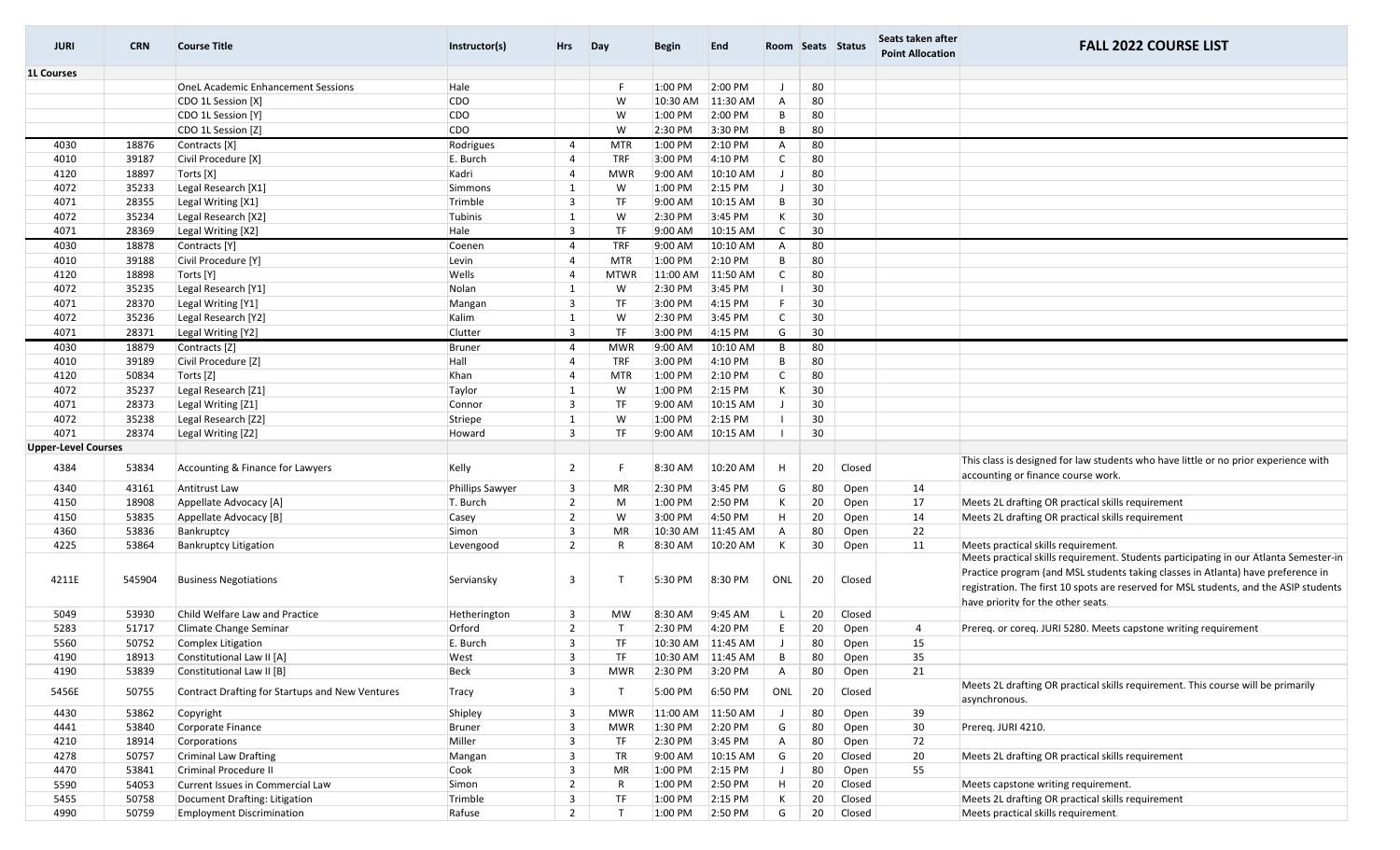| <b>JURI</b> | <b>CRN</b> | <b>Course Title</b>                                   | Instructor(s) | <b>Hrs</b>              | Day          | Begin     | <b>End</b>        |                |    | Room Seats Status | Seats taken after<br><b>Point Allocation</b> | <b>FALL 2022 COURSE LIST</b>                                                                                             |
|-------------|------------|-------------------------------------------------------|---------------|-------------------------|--------------|-----------|-------------------|----------------|----|-------------------|----------------------------------------------|--------------------------------------------------------------------------------------------------------------------------|
| 5280        | 53842      | <b>Environmental Law</b>                              | Orford        | $\overline{\mathbf{3}}$ | <b>MW</b>    | $9:00$ AM | 10:15 AM          | $\mathsf{C}$   | 80 | Open              | 27                                           |                                                                                                                          |
| 5281        | 46918      | <b>Environmental Law Drafting</b>                     | Clutter       | $\overline{2}$          | MR           | 2:30 PM   | 3:20 PM           | E              | 20 | Open              | 10                                           | Meets 2L drafting OR practical skills requirement                                                                        |
| 4250        | 27039      | Evidence [A]                                          | Cook          | $\overline{\mathbf{3}}$ | <b>MR</b>    | 4:00 PM   | 5:15 PM           | $\mathsf{A}$   | 80 | Closed            |                                              |                                                                                                                          |
| 4250        | 54056      | Evidence [B]                                          | Meixner       | $\overline{3}$          | <b>MW</b>    | $9:00$ AM | 10:15 AM          | F              | 80 | Open              | 30                                           |                                                                                                                          |
| 5330        | 31109      | Family Law                                            | Dennis        | $\overline{\mathbf{3}}$ | <b>MW</b>    | 1:00 PM   | 2:15 PM           | F              | 60 | Open              | 52                                           |                                                                                                                          |
| 5120        | 34991      | Federal Income Tax                                    | Davis         | $\overline{3}$          | <b>MW</b>    | 10:30 AM  | 11:45 AM          | B              | 80 | Open              | 33                                           |                                                                                                                          |
| 4425        | 53843      | Foreign Affairs & Nat'l Security Law                  | Cohen         | $\overline{\mathbf{3}}$ | TF           | 2:30 PM   | 3:45 PM           | $\mathsf{J}$   | 20 | Closed            |                                              | Meets capstone writing requirement.                                                                                      |
| 5595        | 50833      | Georgia Trial Court Practice                          | Bradford      | $\overline{2}$          | T            |           | 10:00 AM 11:50 AM | <b>HLC</b>     | 20 | Closed            |                                              | Meets practical skills requirement.                                                                                      |
| 4485        | 54065      | <b>Habeas Corpus</b>                                  | Dodge         | $\overline{2}$          | W            | 3:30 PM   | 5:20 PM           | $\overline{A}$ | 30 | Open              | 15                                           |                                                                                                                          |
| 5646        | 31118      | Internal Investigations                               | Conner        | $\overline{3}$          | <b>TF</b>    | 1:00 PM   | 2:15 PM           | $\overline{1}$ | 20 | Closed            |                                              | Meets 2L drafting OR practical skills requirement                                                                        |
| 4675        | 50763      | <b>International Business Transactions</b>            | Cohen         | $\overline{3}$          | <b>TF</b>    | 10:30 AM  | 11:45 AM          | К              | 60 | Open              | 26                                           |                                                                                                                          |
| 5380        | 19148      | International Legal Research                          | Burnett       | 1                       | M            | 8:30 AM   | 10:20 AM          | H              | 20 | Open              | 15                                           | Meets practical skills requirement. This course will meet for seven consecutive weeks<br>starting early in the semester. |
| 4710        | 54054      | <b>International Taxation</b>                         | Schueneman    | $\overline{2}$          | W            | 4:30 PM   | 6:20 PM           | -F             | 20 | Open              | $7\overline{ }$                              | Meets practical skills requirement.                                                                                      |
| 4230        | 54040      | Jurisprudence Seminar: Rules, Standards, & Discretion | Miller        | $\overline{2}$          | $\mathsf{T}$ | 8:30 AM   | 10:20 AM          | E              | 20 | Open              | 19                                           | Meets capstone writing requirement.                                                                                      |
| 4770        | 53931      | Labor Arbitration                                     | Hagaman       | $\overline{2}$          | $\mathsf{T}$ | 3:30 PM   | 5:20 PM           | $\blacksquare$ | 18 | Open              | $5\overline{5}$                              | Meets practical skills requirement.                                                                                      |
| 4760        | 26882      | Labor Law                                             | Johnson       | $\overline{\mathbf{3}}$ | <b>MWR</b>   | 2:30 PM   | 3:20 PM           | J              | 60 | Open              | 25                                           |                                                                                                                          |
| 5623        | 53847      | Law & Medicine                                        | Khan          | $\overline{3}$          | MR           | 3:30 PM   | 4:45 PM           | F              | 40 | Open              | 17                                           |                                                                                                                          |
| 4833        | 50764      | Law and Religion                                      | Chapman       | $\overline{\mathbf{3}}$ | <b>MWR</b>   | 2:30 PM   | 3:20 PM           | F              | 80 | Open              | 19                                           |                                                                                                                          |
| 4645        | 53848      | Laws of War                                           | Amann         | $\overline{\mathbf{3}}$ | <b>MR</b>    | 3:00 PM   | 4:15 PM           | - 11           | 40 | Open              | 25                                           |                                                                                                                          |
| 5576        | 53849      | Media Law                                             | West          | $\overline{\mathbf{3}}$ | <b>TF</b>    | 3:00 PM   | 4:15 PM           | К              | 60 | Open              | 11                                           |                                                                                                                          |
| 5975        | 43339      | Mediation Practicum [A]                               | McNiff        | $\overline{3}$          | $\mathsf{R}$ | 8:30 AM   | 11:20 AM          | <b>CR</b>      | 15 | Closed            |                                              | Meets practical skills requirement.                                                                                      |
| 5975E       | 53863      | <b>Mediation Practicum [B]</b>                        | Hornsby       | $\overline{3}$          | W            | 6:30 PM   | 9:00 PM           | ONL            | 15 | Closed            |                                              | Meets practical skills requirement.                                                                                      |
| 5267        | 43458      | Mental Health Law                                     | Scherr        | $\overline{3}$          | <b>TR</b>    | 5:30 PM   | 6:45 PM           | $\overline{A}$ | 20 | Closed            |                                              |                                                                                                                          |
| 4199        | 53850      | Modern American Legal Theory                          | Turner        | $\overline{3}$          | M            | 9:00 AM   | 10:50 AM          | К              | 20 | Closed            |                                              | Meets capstone writing requirement (with the instructor's permission). No<br>permission for registration required.       |
| 5090        | 54129      | Partnership Tax                                       | Davis         | $\overline{3}$          | <b>MW</b>    | 8:30 AM   | 9:45 AM           | - 1            | 40 | Open              | $\overline{4}$                               | Prereq. JURI 5120                                                                                                        |
| 4923        | 54567      | <b>Patent Prosecution</b>                             | Warenzak      | $\overline{2}$          | F            | 1:00 PM   | 3:00 PM           | D              | 18 | Open              | $\overline{4}$                               | Prereg. or coreg. JURI 4920 or 5050. Meets practical skills requirement                                                  |
| 5550        | 53859      | Sports Law                                            | Cooper        | $\overline{2}$          | -F           | 8:30 AM   | 10:20 AM          | K              | 30 | Open              | 16                                           |                                                                                                                          |
| 4300        | 19090      | The Law and Ethics of Lawyering                       | Chapman       | $\overline{3}$          | <b>MWR</b>   | 10:30 AM  | 11:20 AM          | F              | 70 | Closed            |                                              |                                                                                                                          |
| 4135        | 50769      | Torts II                                              | Wells         | $\overline{2}$          | W            | 2:30 PM   | 4:20 PM           | G              | 80 | Open              | 36                                           |                                                                                                                          |
| 4930        | 31817      | <b>Trademark Law</b>                                  | Brewster      | $\overline{2}$          | M            | 8:30 AM   | 10:20 AM          | $\mathsf{A}$   | 40 | Open              | 26                                           |                                                                                                                          |
| 4273        | 53851      | <b>Transnational Criminal Law</b>                     | Amann         | $\overline{3}$          | <b>MR</b>    | 10:30 AM  | 11:45 AM          | G              | 60 | Open              | 15                                           |                                                                                                                          |
| 5040        | 19111      | Trial Practice [A]                                    | Redmon        | $\overline{2}$          | $\mathsf{R}$ | 4:00 PM   | 6:50 PM           | $\perp$        | 20 | Open              | 12                                           | Meets practical skills requirement. This course meets in the courtroom and the<br>classroom.                             |
| 5040        |            | Trial Practice [A]                                    | Redmon        | $\overline{2}$          | $\mathbb{R}$ | 4:00 PM   | 6:50 PM           | <b>HLC</b>     | 20 |                   |                                              | Meets practical skills requirement. This course meets in the courtroom and the<br>classroom.                             |
| 5040        | 54055      | Trial Practice [B]                                    | Kell          | $\overline{2}$          | W            | 4:00 PM   | 6:50 PM           | BC             | 18 | Open              | 14                                           | Meets practical skills requirement. This course meets in the courtroom and the<br>classroom.                             |
| 5040        |            | Trial Practice [B]                                    | Kell          | $\overline{2}$          | W            | 4:00 PM   | 6:50 PM           | $\mathbb K$    | 18 |                   |                                              | Meets practical skills requirement. This course meets in the courtroom and the<br>classroom.                             |
| 4280        | 19092      | Trusts & Estates                                      | Milot         | $\overline{3}$          | <b>TF</b>    |           | 10:30 AM 11:45 AM | $\mathsf{A}$   | 80 | Open              | 48                                           |                                                                                                                          |
| 5046        | 31191      | Hulsey-Gambrell Moot Court                            | Casey         | $\mathbf{1}$            |              |           |                   |                | 30 |                   |                                              | Permission only. Meets practical skills requirement                                                                      |
| 5041        | 53845      | International Advocacy Seminar                        | Rutledge      | $\overline{2}$          |              |           |                   |                | 5  |                   |                                              | Permission only. Meets practical skills requirement                                                                      |
| 5041        | 53846      | International Advocacy Seminar                        | TBD           | $\overline{2}$          |              |           |                   |                | 5  |                   |                                              | Permission only. Meets practical skills requirement                                                                      |
| 5047        | 31192      | <b>Mock Trial Competition</b>                         | Casey         | $\overline{2}$          |              |           |                   |                | 30 |                   |                                              | Permission only. Meets practical skills requirement                                                                      |
| 5042        | 31190      | <b>Moot Court Competition</b>                         | Casey         | $\overline{2}$          |              |           |                   |                | 30 |                   |                                              | Permission only. Meets practical skills requirement                                                                      |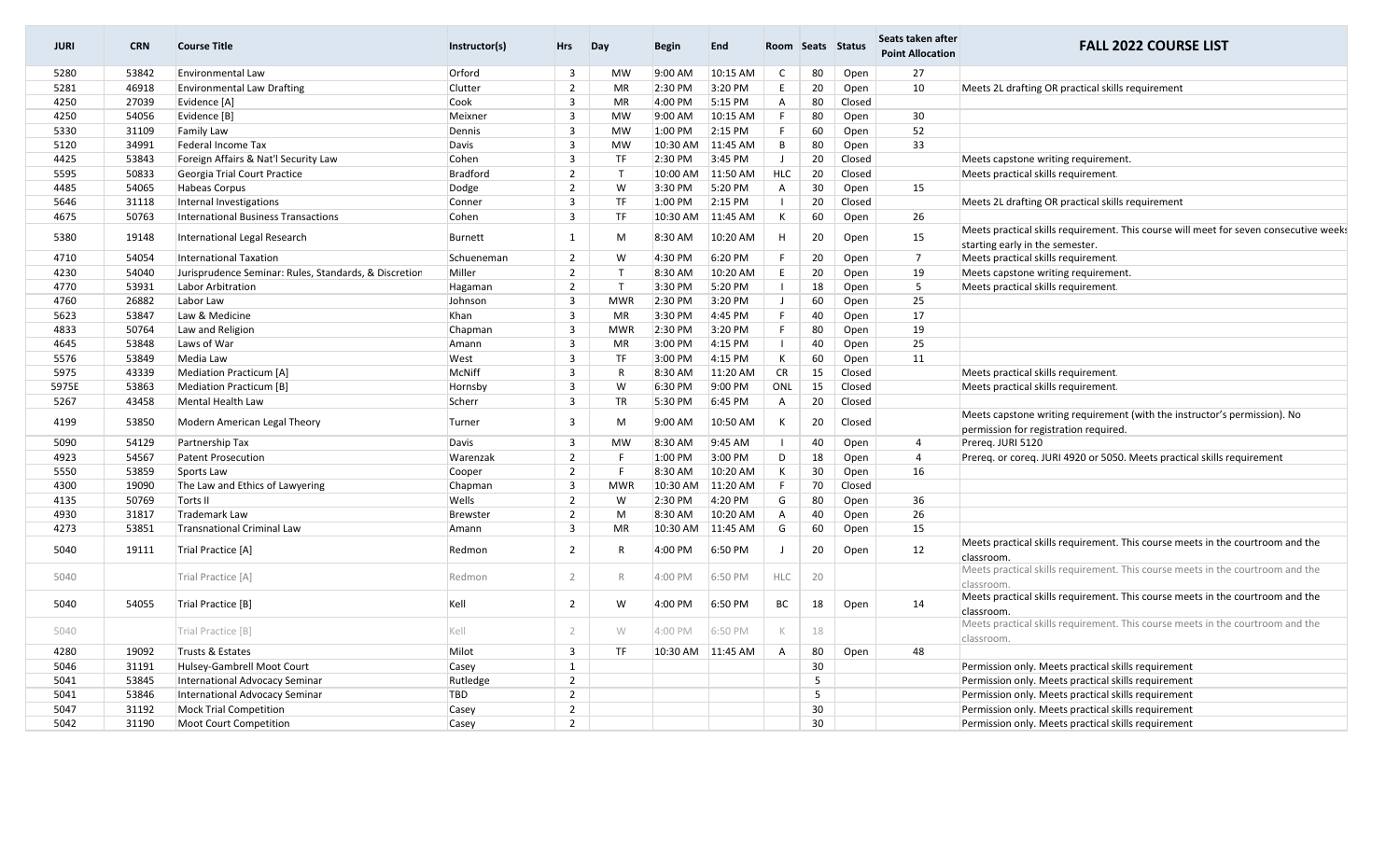| <b>JURI</b>                                | <b>CRN</b>     | <b>Course Title</b>                                       | Instructor(s)             | <b>Hrs</b>                                | Day          | <b>Begin</b> | <b>End</b> |              |         | Room Seats Status | Seats taken after<br><b>Point Allocation</b> | <b>FALL 2022 COURSE LIST</b>                                                                                                                                                                                                                                                                                                                                                      |
|--------------------------------------------|----------------|-----------------------------------------------------------|---------------------------|-------------------------------------------|--------------|--------------|------------|--------------|---------|-------------------|----------------------------------------------|-----------------------------------------------------------------------------------------------------------------------------------------------------------------------------------------------------------------------------------------------------------------------------------------------------------------------------------------------------------------------------------|
| Mini-courses                               |                |                                                           |                           |                                           |              |              |            |              |         |                   |                                              |                                                                                                                                                                                                                                                                                                                                                                                   |
| 5595                                       | 43203          | <b>Criminal Litigation</b>                                | Yalamanchili              | 1                                         | W            | 6:00 PM      | 8:00 PM    | <b>HLC</b>   | 15      | Closed            |                                              | Meets practical skills requirement. This course will meet every other week starting<br>August 17. Students will work with local attorneys and judges and will practice<br>different portions of the criminal litigation process, such as bond, committal, and<br>sentencing hearings.                                                                                             |
| 5595                                       | 51290          | Cybersecurity                                             | Sumner                    | 1                                         | <b>MTWRF</b> | 4:30 PM      | 7:00 PM    | $\mathsf{C}$ | 30      | Open              |                                              | This course will meet October 17 through October 21.                                                                                                                                                                                                                                                                                                                              |
| 5595                                       | 46947          | Introduction to Banking Law                               | Douglas                   | 1                                         | F            | 10:00 AM     | 11:50 AM   |              | 30      | Open              | 27                                           | This course will meet on the following Fridays: Aug. 19, Sept. 9, Sept. 16, Sept. 30,<br>Oct. 14, Nov. 4, Nov. 11. However, some classes may need to shift depending on the<br>instructor's schedule. Students should plan to be available other Fridays during the<br>fall semester if necessary for make-up classes.                                                            |
| 5595                                       | 46948          | <b>Islamic Finance</b>                                    | Bambach                   | 1                                         | R            | 4:30 PM      | 6:30 PM    | G            | 30      | Open              | 14                                           | This course will meet each Thursday from August 25 until September 29. This course<br>is pass/fail, and it will include a take-home project that will be due after the last class<br>session.                                                                                                                                                                                     |
| 5595                                       | 49254          | Legal Analytics and Innovation                            | Mink                      | 1                                         | W            | 6:00 PM      | 8:00 PM    |              | 20      | Open              | 0                                            | This course will meet on the following Wednesdays: 8/31, 9/7, 9/14, 9/21, 9/28,<br>10/5                                                                                                                                                                                                                                                                                           |
| 4581                                       | 53860          | Standing                                                  | Grant/Beck                | 1                                         | MTWRF        | 4:30 PM      | 6:20 PM    | B            | 30      | Closed            |                                              | This pass/fail course will be co-taught by Judge Britt C. Grant of the Eleventh Circuit,<br>our Edenfield Jurist in Residence. The sessions with Judge Grant will take place<br>October 3-7 from 4:30-6:20 p.m. There will also be an introductory session early in<br>the semester to prepare for Judge Grant's visit and there may be a concluding<br>session after she leaves. |
| <b>Clinics, Externships and Practicums</b> |                |                                                           |                           |                                           |              |              |            |              |         |                   |                                              |                                                                                                                                                                                                                                                                                                                                                                                   |
| 4155S<br>4216S                             | 35173<br>31055 | Appellate Litigation Clinic<br><b>Business Law Clinic</b> | T. Burch<br>Tracy         | $\overline{\mathbf{3}}$<br>$\overline{2}$ |              |              |            |              | 10<br>8 |                   |                                              | Permission only. Meets practical skills requirement.<br>Permission only. Meets practical skills requirement. Prereq. JURI 4210; coreq. JURI<br>4300. Credits divided between graded hours and pass/fail clinic hours. Students must<br>register for both sections.                                                                                                                |
| 4217S                                      | 31059          | <b>Business Law Clinic Hours</b>                          | Tracy                     | $\overline{2}$                            |              |              |            |              | 8       |                   |                                              |                                                                                                                                                                                                                                                                                                                                                                                   |
| 5310S                                      | 31096          | Capital Assistance Project                                | Heywood                   | 2                                         |              |              |            |              | 5       |                   |                                              | Permission only. Meets practical skills requirement                                                                                                                                                                                                                                                                                                                               |
| 5761S                                      | 31383          | <b>CEASE Clinic</b>                                       | Hetherington/Atkinso      | $3$ to $6$                                | $\mathsf{R}$ | 2:30 PM      | 4:30 PM    | <b>CR</b>    | 8       |                   |                                              | Permission only. Meets practical skills requirement. Must enroll for both sections.                                                                                                                                                                                                                                                                                               |
| 5762S                                      | 39363          | <b>CEASE Clinic Hours</b>                                 | Hetherington/Atkinso<br>n | $3$ to $6$                                |              |              |            |              | 8       |                   |                                              |                                                                                                                                                                                                                                                                                                                                                                                   |
| 5970S                                      | 35105          | Civil Externship I                                        | Grant                     | 4 to 6                                    | W            | 4:30 PM      | 6:20 PM    | E            | 25      |                   |                                              | Permission only. Meets practical skills requirement. Must enroll for both sections.<br>Total credits divided between graded portion and pass/fail clinic hours.                                                                                                                                                                                                                   |
| 5971S                                      | 43180          | Civil Externship I Hours                                  | Grant                     | 4 to 6                                    |              |              |            |              | 25      |                   |                                              |                                                                                                                                                                                                                                                                                                                                                                                   |
| 5963E                                      | 53821          | Civil Externship II                                       | Heywood                   | 3 to 5                                    | M            | 5:00 PM      | 6:50 PM    | ONL          | 15      |                   |                                              | Permission only. Meets practical skills requirement. Must enroll for both sections.<br>Total credits divided between graded portion and pass/fail clinic hours.                                                                                                                                                                                                                   |
| 5964S                                      | 35108          | Civil Externship II Hours                                 | Heywood                   | 3 to 5                                    |              |              |            |              | 15      |                   |                                              |                                                                                                                                                                                                                                                                                                                                                                                   |
| 5628S                                      | 31085          | Community Health Law Partnership                          | Cade                      | $\overline{2}$                            |              |              |            |              | 8       |                   |                                              | Permision only. Meets practical skills requirement. Year-long commitment. Students<br>must complete both fall and spring semesters. Must register for both sections.                                                                                                                                                                                                              |
| 5629S                                      | 43179          | Community Health Law Partnership Hours                    | Cade                      | $\overline{2}$                            |              |              |            |              | 8       |                   |                                              |                                                                                                                                                                                                                                                                                                                                                                                   |
| 5968S                                      | 31088          | Corporate Counsel Externship                              | Lowry                     | 4 to 6                                    | $\mathsf{T}$ | 3:30 PM      | 5:20 PM    | H            | 18      |                   |                                              | Permission only. Meets practical skills requirement. Must enroll for both sections.                                                                                                                                                                                                                                                                                               |
| 5969S                                      | 43181          | Corporate Counsel Externship Lab                          | Lowry                     | 4 to 6                                    |              |              |            |              | 18      |                   |                                              |                                                                                                                                                                                                                                                                                                                                                                                   |
| 5170S                                      | 35096          | Criminal Defense Practicum I                              | Taxel                     | 3                                         | $\top$       | 2:30 PM      | 4:20 PM    | D            | 12      |                   |                                              | Permission only. On the first Saturday of the semester, students participate in an<br>orientation.                                                                                                                                                                                                                                                                                |
| 4500S                                      | 35094          | Criminal Defense Practicum II                             | Taxel                     | 4 to 6                                    | W            | 1:00 PM      | 2:50 PM    | <b>CR</b>    | 12      | Open              | 5                                            |                                                                                                                                                                                                                                                                                                                                                                                   |
| 4501S                                      | 43177          | Criminal Defense Practicum II Hours                       | Taxel                     | 4 to 6                                    |              |              |            |              | 12      |                   |                                              |                                                                                                                                                                                                                                                                                                                                                                                   |
| 5140S                                      | 39361          | Family Justice Clinic                                     | Scartz                    | 4 to 6                                    | W            | 3:30 PM      | 5:20 PM    | SB           | 8       |                   |                                              | Permission only. Meets practical skills requirement. Must enroll for both sections.                                                                                                                                                                                                                                                                                               |
| 5141S                                      | 43178          | Family Justice Clinic Hours                               | Scartz                    | 4 to 6                                    |              |              |            |              | 8       |                   |                                              |                                                                                                                                                                                                                                                                                                                                                                                   |
| 4200S                                      | 47162          | <b>First Amendment Clinic</b>                             | Norins                    | 4 to 5                                    | W            | 9:00 AM      | 10:50 AM   | <b>CR</b>    | 8       |                   |                                              | Permission only. Meets practical skills requirement. Must enroll for both sections.                                                                                                                                                                                                                                                                                               |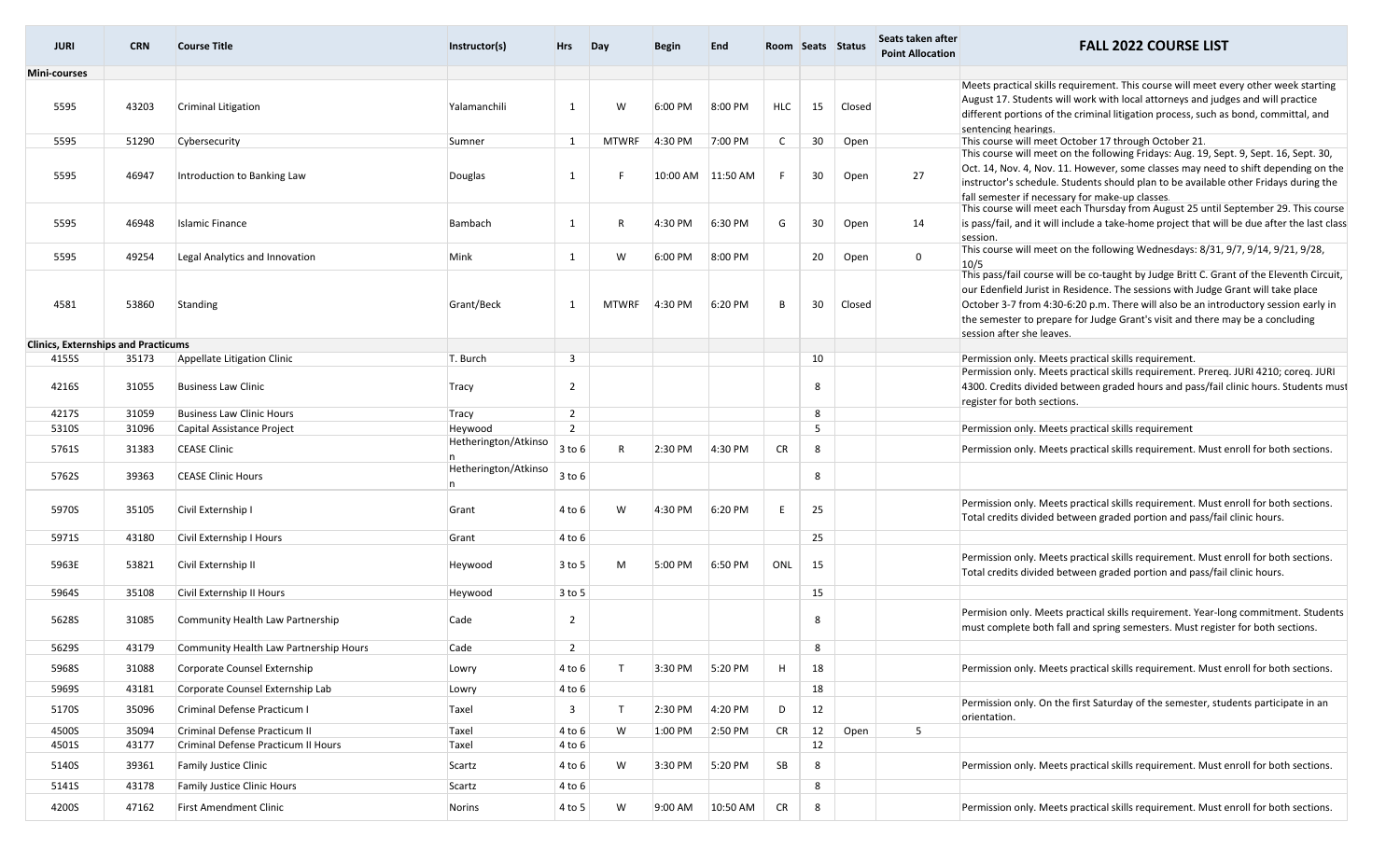| <b>JURI</b>                   | <b>CRN</b> | <b>Course Title</b>                                   | Instructor(s) | Hrs                     | Day          | <b>Begin</b> | <b>End</b>        |           |     | Room Seats Status | Seats taken after<br><b>Point Allocation</b> | <b>FALL 2022 COURSE LIST</b>                                                                                                                                                                                                                                                                             |
|-------------------------------|------------|-------------------------------------------------------|---------------|-------------------------|--------------|--------------|-------------------|-----------|-----|-------------------|----------------------------------------------|----------------------------------------------------------------------------------------------------------------------------------------------------------------------------------------------------------------------------------------------------------------------------------------------------------|
| 4201S                         | 47163      | <b>First Amendment Clinic Hours</b>                   | Norins        | 4 to 5                  |              |              |                   |           | 8   |                   |                                              |                                                                                                                                                                                                                                                                                                          |
| 5976S                         | 54122      | <b>Mediation Clinic</b>                               | McNiff        | 3                       | W            | 8:30 AM      | 10:20 AM          | D         | 5   |                   |                                              | Meets practical skills requirement.                                                                                                                                                                                                                                                                      |
| 5991E                         | 40325      | NATO Externship                                       | Heywood       | 6                       |              |              |                   |           |     |                   |                                              | Permission only.                                                                                                                                                                                                                                                                                         |
| 5992S                         | 40285      | <b>NATO Externship Hours</b>                          | Heywood       | 6                       |              |              |                   |           |     |                   |                                              |                                                                                                                                                                                                                                                                                                          |
| 5278S                         | 39368      | Practicum in Animal Welfare Skills                    | Milot         | $\overline{2}$          | R            | 1:30 PM      | 4:30 PM           | D         | 8   |                   |                                              | Permission only. Meets practical skills requirement. Must enroll for both sections.                                                                                                                                                                                                                      |
| 5279S                         | 39369      | Practicum in Animal Welfare Skills Hours              | Milot         | $\overline{2}$          |              |              |                   |           | 8   |                   |                                              |                                                                                                                                                                                                                                                                                                          |
| 5160S                         | 53832      | <b>Prosecution II</b>                                 | Redmon        | $3$ to $6$              | T            | 4:30 PM      | 6:20 PM           | B         | 25  |                   |                                              | Permission only. Meets practical skills requirement. Must enroll for both sections.                                                                                                                                                                                                                      |
| 5161S                         | 46946      | <b>Prosecution II Hours</b>                           | Redmon        | $3$ to $6$              |              |              |                   |           | 25  |                   |                                              |                                                                                                                                                                                                                                                                                                          |
| 5690S                         | 34871      | <b>Public Interest Practicum</b>                      | Grant         | $\overline{\mathbf{3}}$ | $\mathsf{T}$ | 4:00 PM      | 5:50 PM           | <b>CR</b> | 10  | Open              | 6                                            | Meets practical skills requirement. May be used to satsify the capstone writing<br>requirement for students who take two semesters of the course. The semesters do<br>not need to be sequential.                                                                                                         |
| 5977S                         | 39203      | Veterans Legal Clinic                                 | Scherr        | 4 to 6                  | W            | 5:30 PM      | 7:20 PM           | A         | 8   |                   |                                              | Permission only. Meets practical skills requirement. Must enroll for both sections.                                                                                                                                                                                                                      |
| 5978S                         | 39204      | Veterans Legal Clinic Hours                           | Scherr        | 4 to 6                  |              |              |                   |           | 8   |                   |                                              |                                                                                                                                                                                                                                                                                                          |
| Atlanta Semester in Practice  |            |                                                       |               |                         |              |              |                   |           |     |                   |                                              |                                                                                                                                                                                                                                                                                                          |
| 5735                          | 53833      | Alternative Dispute Resolution                        | Allgood       | 3                       | M            | 5:30 PM      | 8:00 PM           | ATL       | 20  | Open              | 3                                            | Meets practical skills requirement. Students participating in our Atlanta Semester-in<br>Practice program (and MSL students taking classes in Atlanta) have preference in<br>registration. The first 10 spots are reserved for MSL students, and the ASIP students<br>have priority for the other seats. |
| 5981E                         | 53816      | Atlanta Civil Externship Semester in Practice         | Grant         | 5                       | R            | 4:00 PM      | 5:50 PM           | ATL       | 16  |                   |                                              | Permission only. Meets practical skills requirement. Total credits divided between<br>graded section and pass/fail clinic hours section.                                                                                                                                                                 |
| 5982S                         | 39365      | Atlanta Civil Externship SIP Placement                | Grant         | 5                       |              |              |                   |           | 16  |                   |                                              |                                                                                                                                                                                                                                                                                                          |
| 5993S                         | 39366      | Atlanta Corporate Counsel Externship                  | Lowry         | 5                       | R            | 4:00 PM      | 5:50 PM           |           | 20  |                   |                                              | Permission only. Meets practical skills requirement. Total credits divided between<br>graded section and pass/fail clinic hours section.                                                                                                                                                                 |
| 5994S                         | 39367      | Atlanta Corporate Counsel Externship Placement        | Lowry         | 5                       |              |              |                   |           | 20  |                   |                                              |                                                                                                                                                                                                                                                                                                          |
| 4211E                         | 545904     | <b>Business Negotiations</b>                          | Serviansky    | $\overline{3}$          | $\mathsf{T}$ | 5:30 PM      | 8:30 PM           | ONL       | 20  | Closed            |                                              | Meets practical skills requirement. Students participating in our Atlanta Semester-in<br>Practice program (and MSL students taking classes in Atlanta) have preference in<br>registration. The first 10 spots are reserved for MSL students, and the ASIP students<br>have priority for the other seats. |
| 6501                          | 19861      | Intro to American Legal System (MSL) [A]              | Batten        | $\overline{3}$          | $\top$       | 5:30 PM      | 8:00 PM           | ATL       | 20  |                   |                                              | MSL students in Atlanta only.                                                                                                                                                                                                                                                                            |
| 5975E                         | 53863      | Mediation Practicum [B]                               | Hornsby       | $\overline{\mathbf{3}}$ | W            | 6:30 PM      | 9:00 PM           | ONL       | 15  | Closed            |                                              | Meets practical skills requirement.                                                                                                                                                                                                                                                                      |
| 4900                          | 50976      | State and Local Government                            | Flanigan      | $\overline{2}$          | W            | 6:00 PM      | 8:00 PM           | ATL       | 20  | Open              | 4                                            |                                                                                                                                                                                                                                                                                                          |
| D.C. Semester in Practice     |            |                                                       |               |                         |              |              |                   |           |     |                   |                                              |                                                                                                                                                                                                                                                                                                          |
| 5973E                         | 54893      | DC Externship                                         | Heywood       | 5                       | W            | 4:00 PM      | 5:50 PM           | DC        |     |                   |                                              |                                                                                                                                                                                                                                                                                                          |
| 5974S                         | 54894      | DC Externship Placement                               | Heywood       | 5                       |              |              |                   |           |     |                   |                                              |                                                                                                                                                                                                                                                                                                          |
| 5972E<br>LL.M. and MSL        | 54882      | DC Semester in Practice                               | Heywood       | $\overline{3}$          | $\top$       | 6:00 PM      | 7:50 PM           | DC        |     |                   |                                              |                                                                                                                                                                                                                                                                                                          |
| 6501                          | 19861      | Intro to American Legal System (MSL) [A]              | Batten        | $\overline{\mathbf{3}}$ | $\top$       | 5:30 PM      | 8:00 PM           | ATL       | 20  |                   |                                              | MSL students in Atlanta only.                                                                                                                                                                                                                                                                            |
| 6501                          | 39794      | Intro to American Legal System (MSL) [B]              | Hale          | $\overline{3}$          | <b>MW</b>    | 2:30 PM      | 3:20 PM           | D         | 15  |                   |                                              | MSL students only.                                                                                                                                                                                                                                                                                       |
| 7501                          | 19859      | Legal System of the U.S. (LL.M)                       | Burnett       | $\overline{2}$          | $\top$       | 8:30 AM      | 10:20 AM          | E.        | 20  |                   |                                              | LLM Students Only                                                                                                                                                                                                                                                                                        |
| 7009                          | 50718      | Legal Writing and Research (LLM)                      | Howard        | -3                      | TF           |              | 10:30 AM 11:45 AM | G         | 20  |                   |                                              | <b>LLM Students Only</b>                                                                                                                                                                                                                                                                                 |
| 7595E                         | TBD        | Topics in Property: Survey of U.S. Property Law (MSL) | Turner        | $\overline{2}$          |              |              |                   | ONL       | 10  |                   |                                              | MSL students only. Permission only. This pass/fail course will be primarily                                                                                                                                                                                                                              |
|                               |            |                                                       |               |                         |              |              |                   |           |     |                   |                                              | asynchoronous, with limited synchronous online discussion                                                                                                                                                                                                                                                |
| <b>Undergrad/Grad Courses</b> |            |                                                       |               |                         |              |              |                   |           |     |                   |                                              |                                                                                                                                                                                                                                                                                                          |
| 4110                          | 50732      | Undergraduate Course                                  | Ringhand      | $\overline{\mathbf{3}}$ | W            | 2:00 PM      | 3:50 PM           | E.        | 25  |                   |                                              | Democracy and the Constitution<br>Foundations of American Law. This course meets once a week for a 75-minute class                                                                                                                                                                                       |
| 3233                          | 53580      | Undergraduate Course                                  | Turner        | $\overline{\mathbf{3}}$ | <b>MWF</b>   | 12:40 PM     | 1:30 PM           | G         | 120 |                   |                                              | in MLC (Miller Learning Center) 148. Students must also sign up a recitation section<br>at one of the listed times                                                                                                                                                                                       |
| 3627                          | 43456      | Undergraduate Course                                  | Scherr        | 3                       | TR           | 5:30 PM      | 6:45 PM           | A         | 20  |                   |                                              | Mental Health Law. This course will include both undergraduate and law students.                                                                                                                                                                                                                         |
| 3503                          | 54231      | Undergraduate Course                                  | Wolfson       | $\overline{\mathbf{3}}$ | TR           | 11:10 AM     | 12:25 PM          |           | 40  |                   |                                              | Ideas and Expressions: The Fundamentals of Copyright Law                                                                                                                                                                                                                                                 |
| 3200S                         | 53810      | Undergraduate Course                                  | Scartz        | $\overline{\mathbf{3}}$ | <b>TR</b>    | 3:55 PM      | 5:10 PM           |           | 25  |                   |                                              | Law and Social Justice                                                                                                                                                                                                                                                                                   |